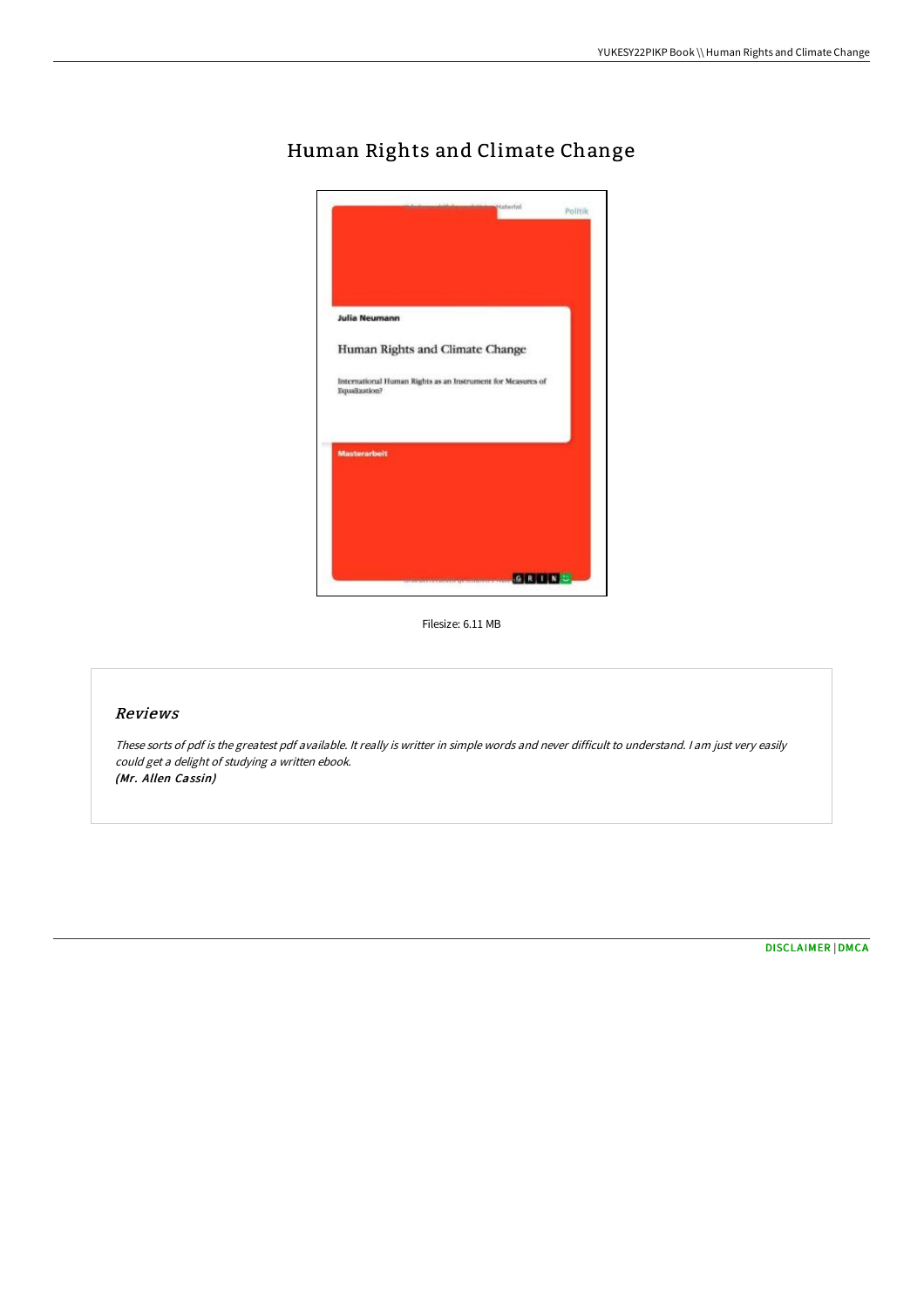## HUMAN RIGHTS AND CLIMATE CHANGE



To download Human Rights and Climate Change PDF, please refer to the web link beneath and save the document or have accessibility to additional information which are in conjuction with HUMAN RIGHTS AND CLIMATE CHANGE book.

Grin Verlag Gmbh. Paperback. Condition: New. 80 pages. Dimensions: 8.1in. x 5.8in. x 0.4in.Masterarbeit aus dem Jahr 2010 im Fachbereich Politik - Internationale Politik - Thema: Vlkerrecht und Menschenrechte, University of Auckland, Sprache: Deutsch, Abstract: This paper considers duties and liability of independent non-executive directors as authorities of advice and control in companies. It deals with the question of how non-executive directors should be made liable for mismanagement of the board, but primarily by, and particular failures of their own through breach of duty. Rather than engaging in the debate about non-executive directors function and their efficiency for a business enterprise, the essay takes the latter as a given. Instead, it neutrally provides an outline of non-executive directors agreed functions, preferred skills and favoured qualities. The paper, moreover, details on the different duties deriving from common law principles, equity, and case law. It also considers on statutories and codes as well as contractual provisions providing equivalent regulations on directors duties. This is to draw a complete picture of non-executive directors role in a company and to classify where liability can result from. Furthermore, non-executive directors liability is analysed. The focus, hereby, lies on the determination of directors negligence. The issue is considered as to whether a court applies a different degree of negligence on non-executive directors than on executive directors. In this context, the influence of contractual provisions is contemplated. In addition, liability of non-executive directors is also compared to the liability of supervisory board members. Subsequently, alternative mechanisms of equalizing the risk of liability, such as indemnifications, insurances, and adequate reimbursements, are examined more closely. Concluding on non-executive directors liability, the paper declares the loss of reputation and further soft sanctions as the actual sanction on non-executive directors. This item ships from multiple locations. Your book may arrive from...

 $\mathbb{R}$ Read Human Rights and [Climate](http://albedo.media/human-rights-and-climate-change.html) Change Online  $\mathbf{B}$ [Download](http://albedo.media/human-rights-and-climate-change.html) PDF Human Rights and Climate Change